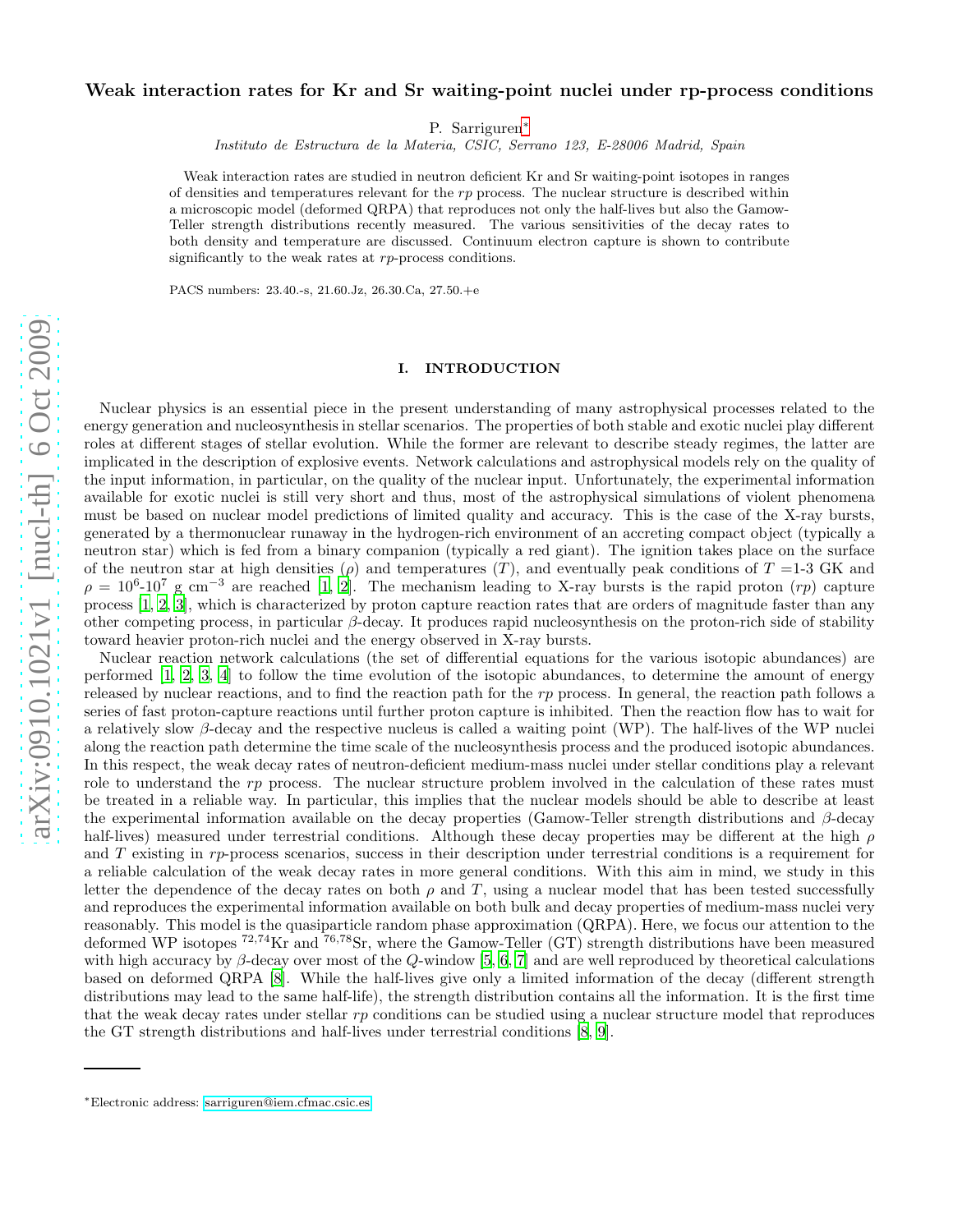There are several distinctions between terrestrial and stellar decay rates caused by the effect of high  $\rho$  and T. The main effect of T is related to the thermal population of excited states in the decaying nucleus, accompanied by the corresponding depopulation of the ground states. It has been shown [\[10\]](#page-6-9) that the weak decay rates of excited states can be significantly different from those of the ground state, enhancing the total decay rates. A case by case consideration is needed. Another effect related to the high  $\rho$  and T comes from the fact that atoms in these scenarios will be completely ionized and the electrons will be no longer bound to the nuclei, but forming a degenerate plasma obeying a Fermi-Dirac distribution. This opens the possibility for continuum electron captures  $(eEC)$ . These effects make weak interaction rates in the stellar interior sensitive functions of T and  $\rho$ , with  $T = 1.5$  GK and  $\rho = 10^6$  g  $\text{cm}^{-3}$ , as the most relevant conditions for the rp process [\[1\]](#page-6-0).

### II. WEAK DECAY RATES IN STELLAR SCENARIOS

The general formalism to calculate weak interaction rates in stellar environments as a function of  $\rho$  and T was introduced in the pioneering work of Fuller, Fowler, and Newman [\[11](#page-6-10)]. Further improvements have come mainly on the nuclear structure aspect, either from the Shell Model [\[12,](#page-6-11) [13\]](#page-6-12) or from QRPA [\[14\]](#page-6-13).

The decay rate of the parent nucleus is given by [\[11](#page-6-10)]

<span id="page-1-1"></span>
$$
\lambda = \sum_{i} \lambda_i \frac{2J_i + 1}{G} e^{-E_i/(kT)}; \qquad G = \sum_{i} (2J_i + 1)e^{-E_i/(kT)}, \qquad (1)
$$

where  $J_i(E_i)$  is the angular momentum (excitation energy) of the parent nucleus state i, and thermal equilibrium is assumed. In principle, the sum extends over all populated states in the parent nucleus up to the proton separation energy. However, since the range of T for the rp-process peaks at  $T = 1.5$  GK (kT  $\sim 300$  keV), only a few low-lying excited states are expected to contribute significantly in the decay. Specifically, we consider in this work all the (collective) low-lying excited states below 1 MeV [\[15,](#page-6-14) [16\]](#page-6-15) (exception made of the  $E_{4+} = 782 \text{ keV in }^{78}\text{Sr}$ ),  $E_{0+} = 671$ keV and  $E_{2^+} = 709$  keV in <sup>72</sup>Kr;  $E_{0^+} = 509$  keV and  $E_{2^+} = 456$  keV in <sup>74</sup>Kr;  $E_{2^+} = 261$  keV in <sup>76</sup>Sr; and  $E_{2^+} = 279$ keV in <sup>78</sup>Sr. Then, all these states are considered to be thermally populated although for  $T = 1.5$  GK the population is negligible beyond 500 keV. In Fig. [1](#page-1-0) one can see the population coefficients in Eq. [\(1\)](#page-1-1) as a function of the excitation energy (left) and temperature (right). As an example, the population of the lowest of these states ( $E_{2+} = 261 \text{ keV}$  in  $76Sr$ ) at  $T=1.5$  GK is about 12%.



FIG. 1: Population coefficients as a function of the excitation energy (left) and temperature (right). The energies of the low-lying excited states of the isotopes considered in this work are shown explicitly.

<span id="page-1-0"></span>The decay rate for the parent state  $i$  is given by

$$
\lambda_i = \sum_f \lambda_{if} \,, \tag{2}
$$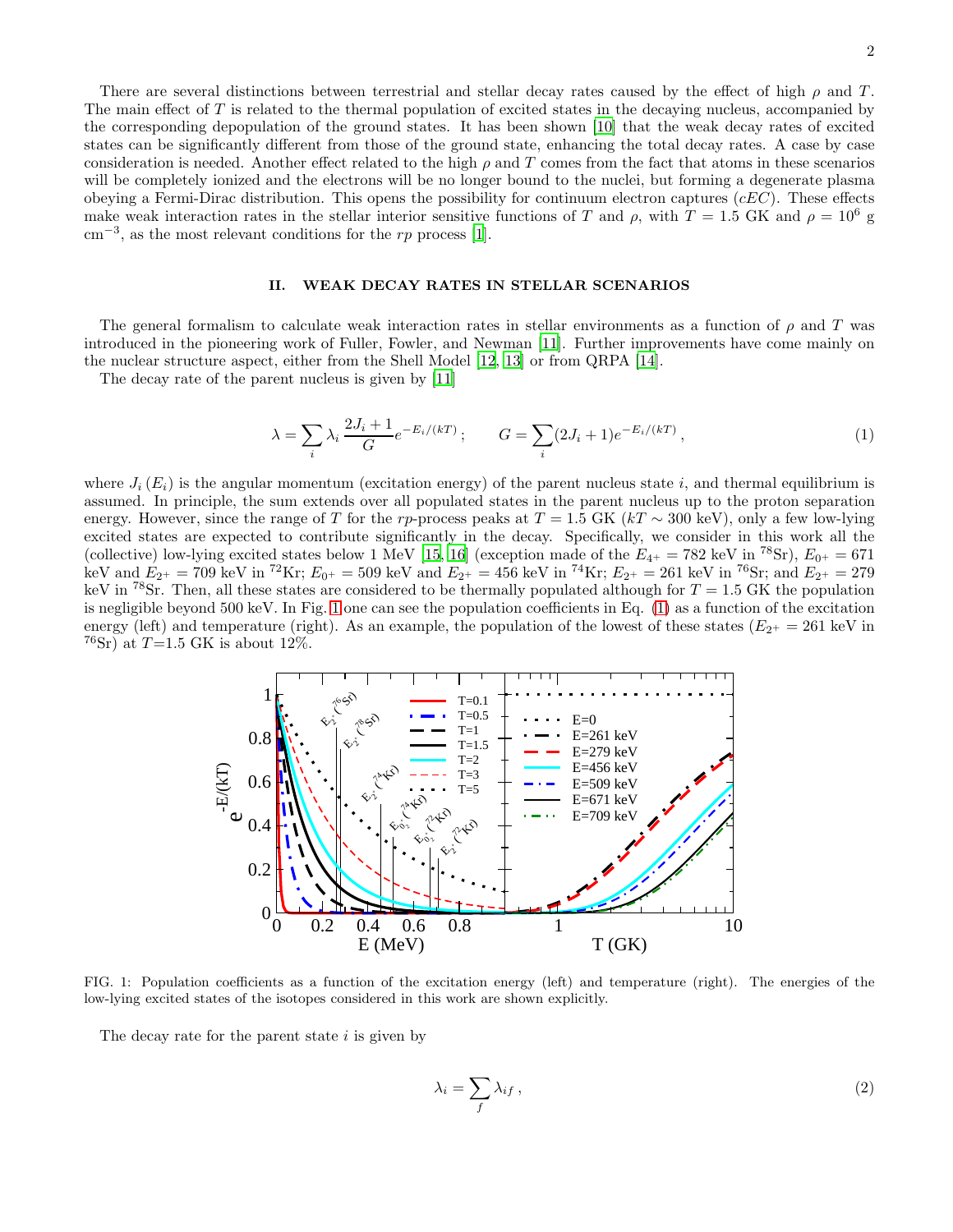where the sum extends over all the states in the final nucleus reached in the decaying process. The rate  $\lambda_{if}$  from the initial state  $i$  to the final state  $f$  is given by

$$
\lambda_{if} = \frac{\ln 2}{D} B_{if} \Phi_{if}(\rho, T), \qquad (3)
$$

where  $D = 6146$  s. This expression is decomposed into a nuclear structure part  $B_{if}$  and a phase space factor  $\Phi_{if}$ .  $B_{if}$  contains the transition probabilities for allowed Fermi and GT transitions,

$$
B_{if} = B_{if}(GT) + B_{if}(F), \qquad (4)
$$

with

$$
B_{if}(GT) = \frac{1}{2J_i + 1} \left(\frac{g_A}{g_V}\right)_{\text{eff}}^2 \langle f \vert \vert \sum_k \sigma^k t_{\pm}^k \vert \vert i \rangle^2 ,\tag{5}
$$

 $(g_A/g_V)_{\text{eff}} = 0.74(g_A/g_V)_{\text{bare}}$  is an effective quenched value.

$$
B_{if}(F) = \frac{1}{2J_i + 1} \langle f || \sum_k t_{\pm}^k || i \rangle^2 = t(t+1) - t_{zi} t_{zf}, \qquad (6)
$$

where t is the isospin, which is assumed to be a good quantum number. For  $\beta^+$  transitions and very neutron deficient nuclei with  $Z > N$ , the superallowed Fermi transition to the isobaric analog state has to be taken into account. However, for  $N > Z$  nuclei, Fermi transitions are not possible except for isospin impurities. The discussion is therefore limited to the decay via allowed GT transitions.

The theoretical formalism used here to calculate the GT strengths is based on the QRPA. The quasiparticle basis corresponds to a deformed selfconsistent Skyrme Hartree-Fock calculation with SLy4 [\[17\]](#page-6-16) force and pairing correlations treated in BCS approximation. The residual interactions are spin-isospin forces in both particle-hole and particleparticle channels. The initial and final states in the laboratory frame are expressed in terms of the intrinsic states using the Bohr-Mottelson factorization [\[18](#page-6-17)], which is a very good approximation for well deformed nuclei. The effect of all these ingredients (deformation, pairing, residual forces) on the decay rates has been studied elsewhere [\[19](#page-6-18)] and their relevance in this mass region has been stressed. More details of the formalism can be found in Ref. [\[20\]](#page-6-19). The present formalism has been shown to provide a good description of the decay properties of nuclei in the mass region  $A \sim 70$ . In particular, the parameters for residual forces used here are the same used in Ref. [\[8](#page-6-7)], where good agreement was obtained with the experimental GT strength distributions and  $\beta$ -decay half-lives. The success of this theoretical formalism in reproducing terrestrial decay rates supports its application to the calculation of the weak interaction rates in stellar matter.

The  $\beta^+$  and  $cEC$  phase space integrals are given by

$$
\Phi_{if} = \Phi_{if}^{cEC} + \Phi_{if}^{\beta^+} \,,\tag{7}
$$

where

$$
\Phi_{if}^{cEC} = \int_{\omega_{\ell}}^{\infty} \omega \sqrt{\omega^2 - 1} (Q_{if} + \omega)^2 F(Z, \omega)
$$
  
 
$$
\times S_e(\omega) [1 - S_{\nu}(Q_{if} + \omega)] d\omega,
$$
 (8)

for continuum electron capture, and

<span id="page-2-0"></span>
$$
\Phi_{if}^{\beta^+} = \int_1^{Q_{if}} \omega \sqrt{\omega^2 - 1} (Q_{if} - \omega)^2 F(-Z + 1, \omega)
$$
  
 
$$
\times [1 - S_p(\omega)] [1 - S_\nu(Q_{if} - \omega)] d\omega , \qquad (9)
$$

for positron emission. In these expressions  $\omega$  is the total energy of the electron (positron) in units of  $m_ec^2$  and  $F(Z,\omega)$ is the Fermi function [\[21](#page-6-20)] that takes into account the distortion of the β-particle wave function due to the Coulomb interaction.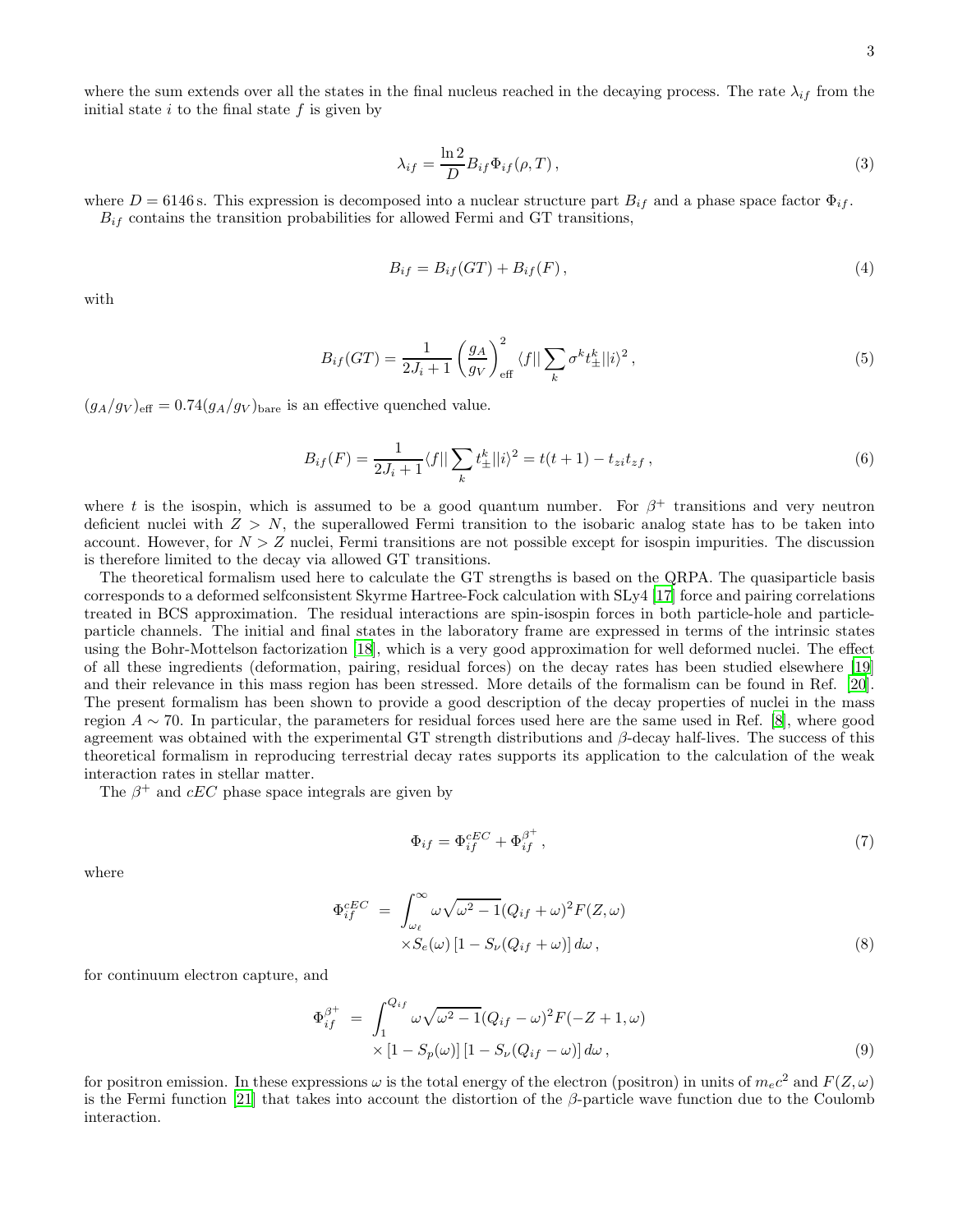

<span id="page-3-0"></span>FIG. 2: Electron distributions as a function of the total electron energy for various T at fixed  $\rho$  (left panel) and for various  $\rho$ at fixed  $T$  (right panel).

$$
Q_{if} = \frac{1}{m_e c^2} (M_p - M_d + E_i - E_f)
$$
\n(10)

is the total energy available in the decay in units of  $m_ec^2$ . It is written in terms of the nuclear masses of parent  $(M_p)$  and daughter  $(M_d)$  nuclei and their excitation energies  $E_i$  and  $E_f$ , respectively. In the cEC factor, the lower integration limit is given by  $\omega_{\ell} = 1$  if  $Q_{if} > -1$ , or  $\omega_{\ell} = |Q_{if}|$  if  $Q_{if} < -1$ .  $S_e$ ,  $S_p$ , and  $S_{\nu}$ , are the electron, positron, and neutrino distribution functions, respectively. Its presence inhibits or enhances the phase space available. In  $rp$ scenarios the commonly accepted assumptions [\[1](#page-6-0), [11](#page-6-10), [12,](#page-6-11) [13,](#page-6-12) [14\]](#page-6-13) state that  $S_{\nu} = 0$ , since neutrinos can escape freely from the interior of the star without blocking their emission in the capture or decay processes. Positron distributions become only important at higher  $T (kT > 1 \text{ MeV})$  when they appear via pair creation. At the temperatures considered here we take  $S_p = 0$ . The electron distribution is described by a Fermi-Dirac distribution



<span id="page-3-1"></span>FIG. 3: Phase space factors for Kr as a function of the total energy available in the decay for various T (GK) and  $\rho$  (g cm<sup>-3</sup>). Electron capture factors are calculated from orbital electrons in the case  $T = 0$  (a) and from continuum electrons in the case of nonzero  $T$  (b,c).

$$
S_e = \frac{1}{\exp\left[ (\omega - \mu_e) / (kT) \right] + 1},\tag{11}
$$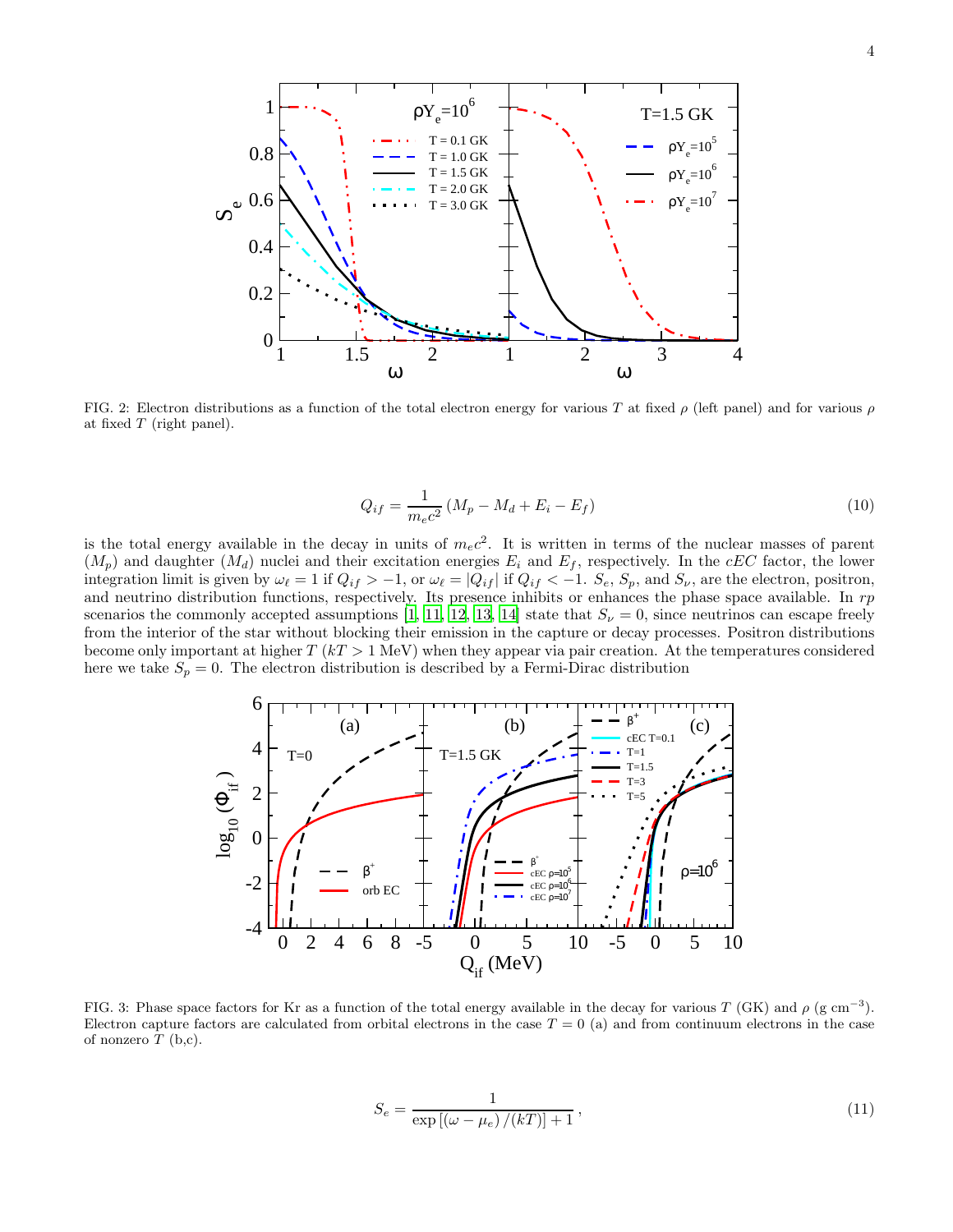assuming that nuclei at these temperatures are fully ionized and the electrons are not bound to nuclei. The chemical potentials  $\mu_e$  are determined from  $\rho$  and T. Tables for them can be found in Ref. [\[11\]](#page-6-10) for selected choices of T and  $\rho$ .

Fig. [2](#page-3-0) shows  $S_e(\omega)$  for various temperatures and electron densities  $\rho Y_e$  ( $\rho$  is the baryon density and  $Y_e$  stands for the ratio of the electron to the baryon numbers) around the peak rp conditions. One can see in Fig. [2](#page-3-0) that  $S_e$  becomes more important at higher densities, as well as the relevance of electrons with high energies as  $T$  increases. These features establish the relative importance of the  $cEC$  rates as  $\rho$  and T change.

Fig. [3](#page-3-1) contains the phase space factors for  $\beta^+$  decay and electron capture as a function of the total energy available  $Q_{if}$ . In (a) one can see the usual phase factors at zero T, that is the  $\beta^+$  in Eq. [\(9\)](#page-2-0), which is independent of T and  $\rho$  and the orbital electron capture calculated as described in Ref. [\[21\]](#page-6-20). In (b) and (c) one can also see the  $cEC$ factors as a function of  $\rho$  and T. In general, they increase with  $Q_{if}$  and thus the decay rates are more sensitive to the strength  $B_{if}$  located at low excitation energies of the daughter nucleus  $(E_f)$ . It is also interesting to notice the relative importance of both  $\beta^+$  decay and electron capture. The latter is always dominant at sufficiently low  $Q_{if}$ , or correspondingly at sufficiently high excitation energies  $E_f$ . In this work the effects of bound-state electron capture are not included since they are insignificant over most of the ranges of T and  $\rho$  considered.



<span id="page-4-0"></span>FIG. 4: Weak decay rates  $\lambda$  (s<sup>-1</sup>) for <sup>72</sup>Kr as a function of T for various  $\rho$ .



<span id="page-4-1"></span>FIG. 5: Same as in Fig. [4,](#page-4-0) but for  ${}^{76}Sr$ .

## III. RESULTS

Fig. [4](#page-4-0) shows the decay rates versus T on the example of <sup>72</sup>Kr. In panel (a) one can see the decomposition of the total rate into their contributions from the decay of the the ground state  $0^+_{gs} \to 1^+$  and from the decay of the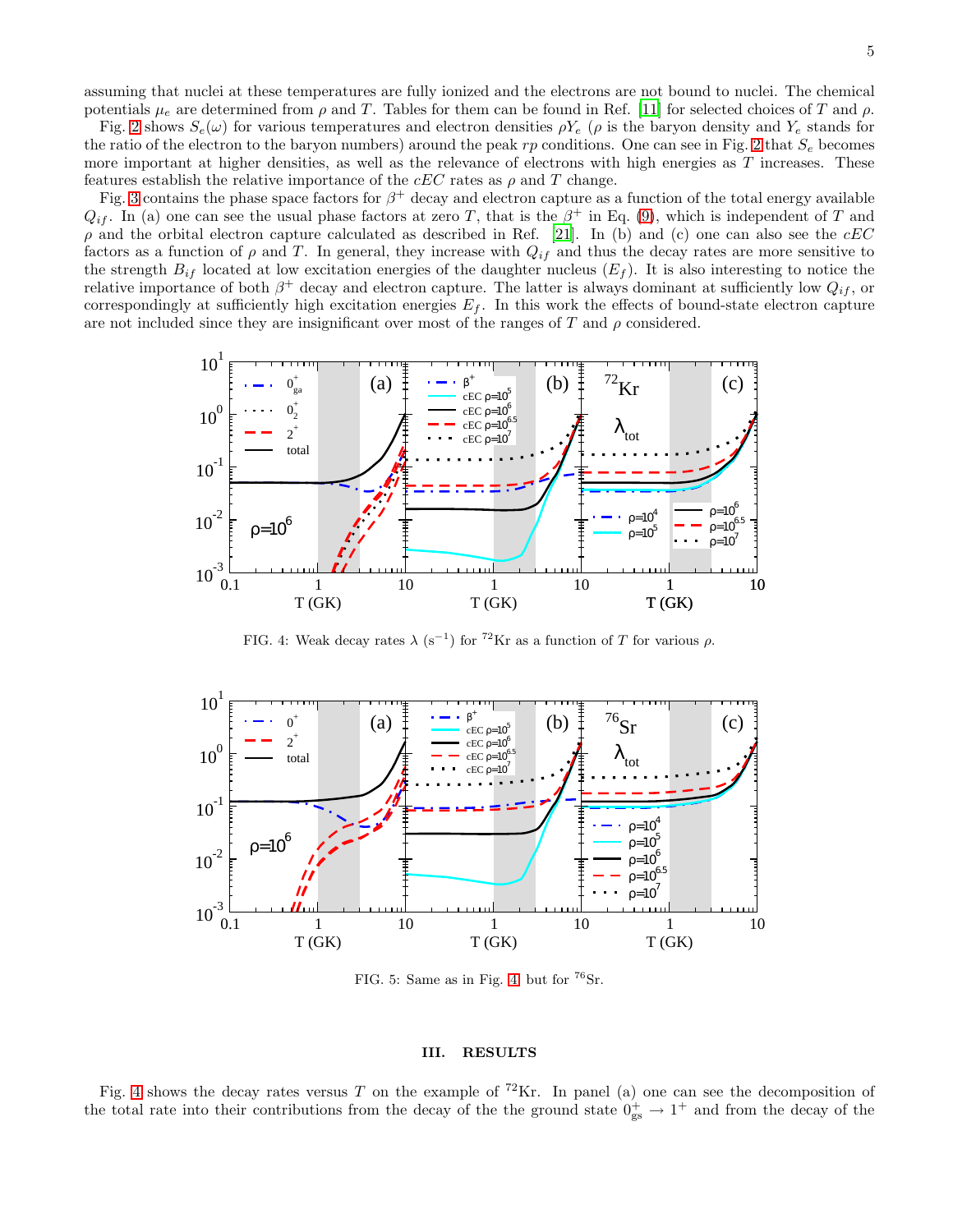excited states  $0^+_2 \rightarrow 1^+$  and  $2^+ \rightarrow 1^+, 2^+, 3^+,$  which are negligible except at very high T. Panel (b) contains the decomposition of the rates into their  $\beta^+$  and  $cEC$  components evaluated at different densities. One can see that for densities larger than  $log_{10}(\rho) \sim 6.5$ , cEC becomes dominant at any T. For lower densities,  $\beta^+$  rates are larger than cEC at low T, but lower at sufficiently high T. Since the  $\beta^+$  rate is practically independent of both  $\rho$  and T, the total rate in panel (c) is determined by  $\beta^+$  at low T and  $\rho$ , and by  $cEC$  otherwise. The gray area is the relevant range T=1-3 GK for the rp process. Fig. [5](#page-4-1) shows the same rates as in Fig. [4,](#page-4-0) but for <sup>76</sup>Sr. The only difference worth to mention with respect to  ${}^{72}\text{Kr}$  is the relatively more important contributions of the  $2^+$  excited state, as seen in panel (a), which is the result of a larger population of this state due to its lower excitation energy.

Finally, Fig. [6](#page-5-0) contains the half-lives  $(T_{1/2} = \ln 2/\lambda)$ , including  $\beta^+$  and  $cEC$  contributions, as a function of T at a fixed  $\rho = 10^6$  for the various isotopes. One can see the decrease of  $T_{1/2}$  as T increases. The decrease starts to be significant beyond  $T = 3$  GK, which is outside of the relevant temperature range for the rp process. One should notice that the orbital electron capture has been ignored in this work in favor of continuum electron capture, but both should be considered to obtain a smooth transition toward terrestrial conditions. The calculation at  $T = 0$  with orbital electron capture contributions can be found in Ref. [\[8\]](#page-6-7), where comparison with experiment is also shown.



<span id="page-5-0"></span>FIG. 6: Half-lives as a function of T at a density  $\rho = 10^6$  g cm<sup>-3</sup> for Kr and Sr isotopes.

# IV. CONCLUSIONS

In conclusion, the weak decay rates of Kr and Sr WP nuclei have been investigated at temperatures and densities where the  $rp$  process takes place. It has been the first time that stellar weak rates have been calculated in this mass region with a nuclear structure model that reproduces both the half-lives and the more demanding GT strength distributions measured with high accuracy from β-decay experiments. In this letter we have analyzed the relevant ingredients to describe the rates in a reliable way. We have studied: 1) The contributions to the decay rate coming from excited states in the parent nucleus which are populated as  $T$  raises. All the relevant states below 1 MeV have been included. It is found that below  $T = 3$  GK their effect can be neglected, and thus, the decay from the ground state is already a good approximation for  $rp$  processes. This conclusion is in agreement with previous studies [\[1,](#page-6-0) [12](#page-6-11), [22\]](#page-6-21). Nevertheless, one should pay special attention to the cases where the  $2^+$  excited states are particularly low in energy because their contributions can be competitive at these temperatures; 2) The effect of the continuum electron capture rates. It is found that  $cEC$  rates are enhanced as T and  $\rho$  increase and they become comparable to the  $\beta^+$  decay rates at rp peak conditions. At slightly larger values of T and  $\rho$ , cEC dominates over  $\beta^+$  decay. This point is important since  $cEC$  contributions have been neglected [\[1\]](#page-6-0) in earlier evaluations of weak decay rates at rp conditions.

# Acknowledgments